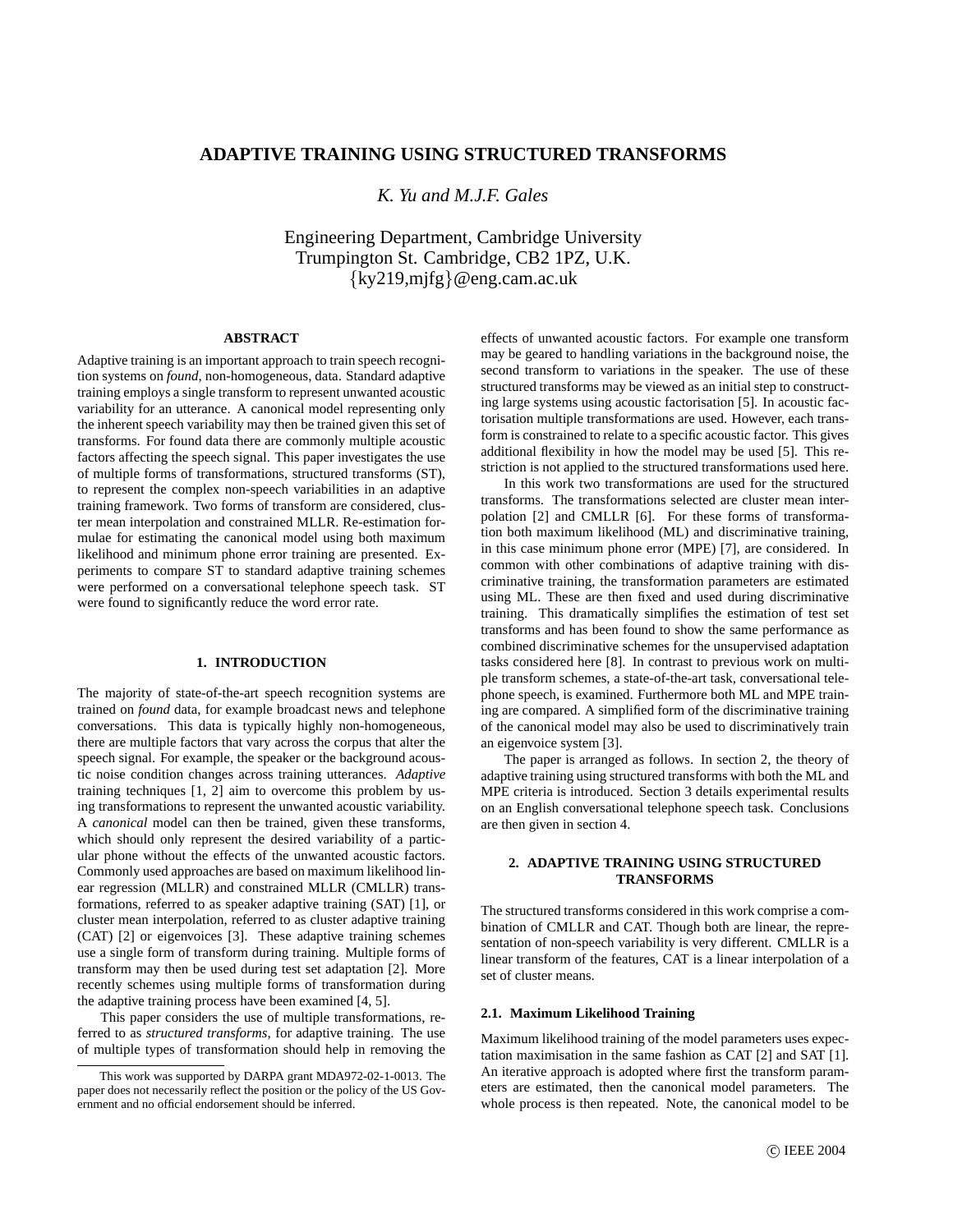trained has multiple cluster, in contrast to the standard SAT set-up. The auxiliary function of the adaptive training with  $ST$  is<sup>1</sup>

$$
\mathcal{Q}(\mathcal{M}) = -\frac{1}{2} \sum_{m,t,s} \gamma_m(t) \left( \log |\mathbf{\Sigma}^{(m)}| - \log(|\mathbf{A}^{(s)}|^2) + (\mathbf{o}^{(s)}(t) - \boldsymbol{\mu}^{(sm)})^T \mathbf{\Sigma}^{(m)-1} (\mathbf{o}^{(s)}(t) - \boldsymbol{\mu}^{(sm)}) \right)
$$
(1)

where  $\gamma_m(t)$  is the posterior probability of component m generating the observation  $o(t)$  given the current model parameters  $\hat{\mathcal{M}}$ , the CMLLR feature transform gives

$$
\mathbf{o}^{(s)}(t) = \mathbf{A}^{(s)} \mathbf{o}(t) + \mathbf{b}^{(s)}
$$
 (2)

the CAT interpolation of the means gives

$$
\boldsymbol{\mu}^{(sm)} = \mathbf{M}^{(m)} \boldsymbol{\lambda}^{(s)} \tag{3}
$$

where  $\lambda^{(s)}$  are the set of interpolation weights for speaker s and  $\mathbf{M}^{(m)}$  consists of P cluster mean vectors.

$$
\mathbf{M}^{(m)} = \left[ \boldsymbol{\mu}_1^{(m)}, \cdots, \boldsymbol{\mu}_P^{(m)} \right] \tag{4}
$$

The model parameters may be split into two distinct parts. The first are the parameters of the canonical model<sup>2</sup> { $\mathbf{M}^{(m)}, \mathbf{\Sigma}^{(m)}$ } for each component m. Second are the parameters associated with the transform for speaker  $s, \{A^{(s)}, b^{(s)}, \lambda^{(s)}\}$ .

**Canonical model** estimation. This is a simple extension to the model-based CAT estimation approach [2]. In addition to considering the speaker specific interpolation weights, the features are transformed using the associated CMLLR transform. The sufficient statistics required to estimate the model parameters

$$
\mathbf{G}^{(m)} = \sum_{s,t} \gamma_m(t) \hat{\mathbf{\lambda}}^{(s)} \hat{\mathbf{\lambda}}^{(s)T}
$$
 (5)

$$
\mathbf{K}^{(m)} = \sum_{s,t} \gamma_m(t) \hat{\boldsymbol{\lambda}}^{(s)} \mathbf{o}^{(s)}(t)^T
$$
 (6)

$$
\mathbf{L}^{(m)} = \sum_{s,t} \gamma_m(t) \mathbf{o}^{(s)}(t) \mathbf{o}^{(s)}(t)^T
$$
 (7)

Where the transformed features are determined by the speaker specific CMLLR transform in equation 2. For all the systems in this paper, diagonal covariance matrices are used. The ML-estimates of the model parameters are then given by

$$
\mathbf{M}^{(m)T} = \mathbf{G}^{(m)-1}\mathbf{K}^{(m)} \tag{8}
$$

$$
\Sigma^{(m)} = \text{diag}\left(\frac{\mathbf{L}^{(m)} - \mathbf{M}^{(m)} \mathbf{K}^{(m)}}{\sum_{s,t} \gamma_m(t)}\right) \tag{9}
$$

Note the ML-based eigenvoices formulae are a simplified form of this where the covariance matrices are not updated [9].

**Transform** estimation. This is a simple iterative process, where given the interpolation weights, the adapted mean,  $\mu^{(sm)}$  is used to estimate the CMLLR transform as described in [6]. Then the interpolation weights,  $\boldsymbol{\lambda}^{(s)}$  are estimated using the transformed features  $\mathbf{o}^{(s)}(t)$  as described in [2]. The initialisation of interpolation

weights can be found in [2]. As the standard ML estimates of these transforms are used in this paper, and are not involved in the discriminative training, they are not described in more detail.

The parameters associated with the structured transforms are not considered in the next section. Thus the parameters associated with  $M$  will simply be the canonical model parameters.

# **2.2. Discriminative Training**

For state-of-the-art speech recognition systems, discriminative training is becoming increasingly popular [10]. Various criteria are possible, for example MMI training, however minimum phone error (MPE) training [7] has been found to yield good performance. The criterion may be expressed as

$$
\mathcal{F}(\mathcal{M}) = \frac{\sum_{w} p(\mathbf{O}|\mathcal{M}_{w})^{\kappa} P(w) \text{RawAccuracy}(w)}{\sum_{w} p(\mathbf{O}|\mathcal{M}_{w})^{\kappa} P(w)} \qquad (10)
$$

where  $\text{RawAccuracy}(w)$  is a measure of the number of phones accurately transcribed,  $\mathcal{M}_w$  is the composite model for word sequence w and  $\kappa$  is an acoustic deweighting factor commonly used in discriminative training.

To optimise the MPE criterion, a *weak-sense* auxiliary function is used to derive close-form re-estimation formulae [7]. The weak sense auxiliary function for MPE can be expressed as

$$
\mathcal{Q}(\mathcal{M}) = \mathcal{Q}^n(\mathcal{M}) - \mathcal{Q}^d(\mathcal{M}) + \mathcal{G}(\mathcal{M}) + \log p(\mathcal{M}) \qquad (11)
$$

where  $\mathcal{Q}^n(\mathcal{M})$  and  $\mathcal{Q}^d(\mathcal{M})$  are standard auxiliary functions with a similar form to equation 1 for numerator and denominator respectively. The only difference is that the equivalent of the posterior for components,  $\gamma_m^n(t)$  in  $\mathcal{Q}^n(\mathcal{M})$  and  $\gamma_m^d(t)$  in  $\mathcal{Q}^d(\mathcal{M})$ , are calculated in a different way [7]. A smoothing function,  $G(\mathcal{M})$  is added to improve stability of the optimisation. This must satisfy the following equation to ensure that it is still a valid weak sense function

$$
\left. \frac{\partial}{\partial \mathcal{M}} \mathcal{G}(\mathcal{M}) \right|_{\hat{\mathcal{M}}} = 0 \tag{12}
$$

Finally, a prior,  $p(\mathcal{M})$ , may also be introduced, either based on the ML statistics, which is called I-smoothing [10], or on the maximum a posteriori (MAP) estimates, which is called MPE-MAP [11]. By definition, a log-prior is a weak-sense function of itself, so that equation 11 is a valid weak-sense auxiliary function.

In common with many implementations of discriminative adaptive training schemes, this work will only consider discriminatively training the model parameters given ML estimates of all transform parameters. This yields about the same performance as discriminatively training all the parameters, but is simpler and more consistent when dealing with unsupervised adaptation task [8]. The combination of CMLLR with discriminatively training the model parameters is simple as it is a transformation of the features. The rest of this section concentrates on the discriminative training of the CAT model parameters. It is worth noting that this also allows discriminative training of eigenvoices when a maximum likelihood eigenspace is used, as the schemes are the same other than the initialisation [2].

The smoothing auxiliary function  $\mathcal{G}(\mathcal{M})$  is different from the standard form given in [7] as it must yield the current CAT parameters as the ML estimate. One suitable smoothing function is given

<sup>&</sup>lt;sup>1</sup>The dependence on the current model parameters  $\hat{\mathcal{M}}$  will be assumed in the following expressions.

 $2$ For this paper the estimation of the component priors and transition matrices are not considered. The formulae are identical to the standard CAT updates given in [2].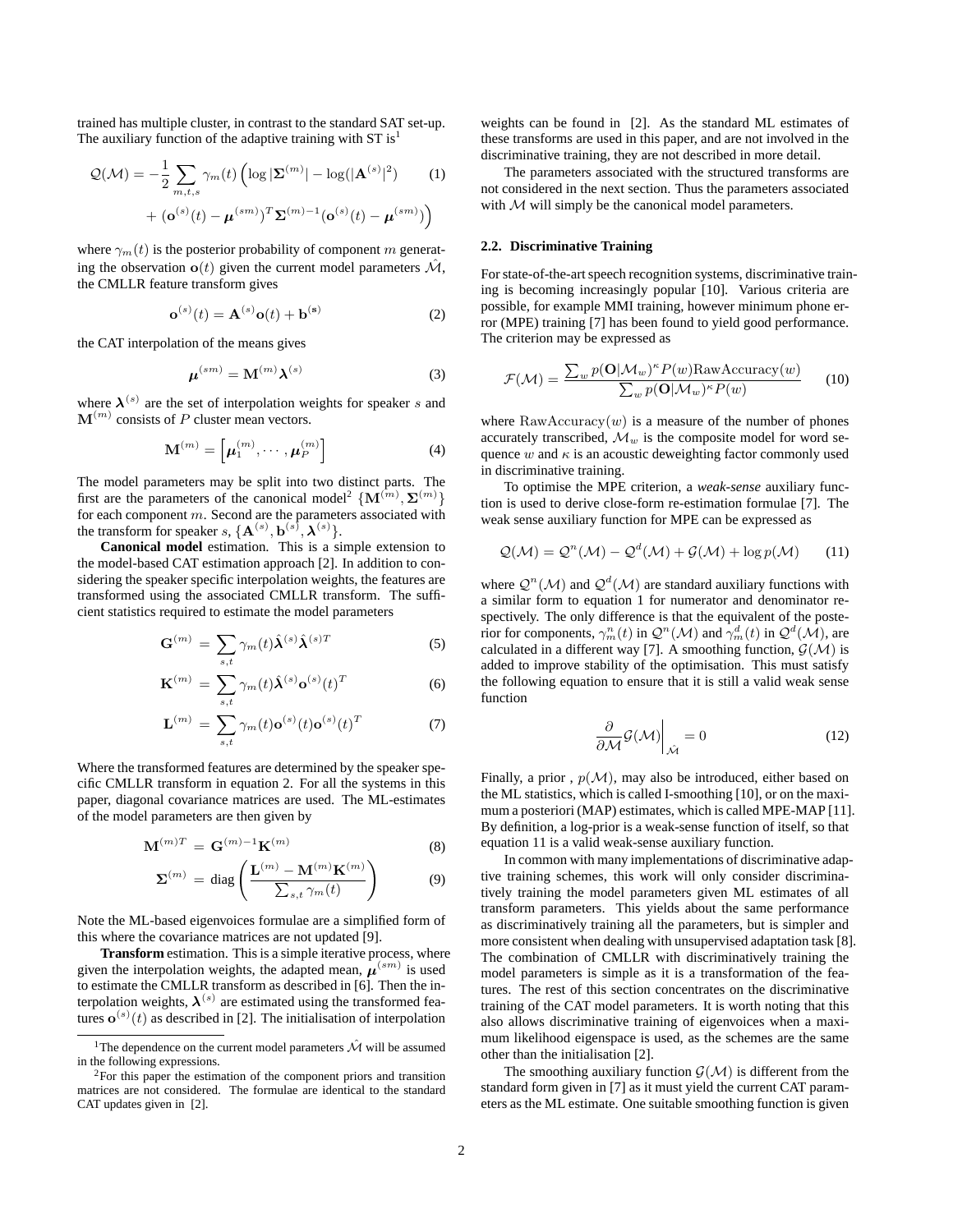$by<sup>3</sup>$ 

$$
\mathcal{G}(\mathcal{M}) = -\sum_{m,s} \frac{D_m \nu_m^{(s)}}{2} \left( \log |\mathbf{\Sigma}^{(m)}| \right)
$$
\n
$$
+ \text{tr}((\hat{\mathbf{\Sigma}}^{(m)} + \hat{\boldsymbol{\mu}}^{(sm)} \hat{\boldsymbol{\mu}}^{(sm)T}) \mathbf{\Sigma}^{(m)-1})
$$
\n
$$
+ \hat{\boldsymbol{\lambda}}^{(s)T} \mathbf{M}^{(m)T} \mathbf{\Sigma}^{(m)-1} (\mathbf{M}^{(m)} \hat{\boldsymbol{\lambda}}^{(s)} - 2 \hat{\boldsymbol{\mu}}^{(sm)}) \right)
$$
\n(13)

where  $\hat{\mu}^{(sm)} = \hat{\mathbf{M}}^{(m)} \hat{\boldsymbol{\lambda}}^{(m)}$ ,  $\hat{\boldsymbol{\Sigma}}^{(m)}$  are current parameters and "tr()" is trace of matrix. The constant  $D_m$  is a positive smoothing constant for component  $m$  to ensure convergence. This expression satisfies the smoothing constraint of equation 12, for all values of  $\nu_m^{(s)}$ . However it is sensible to use this value to reflect the proportions of data for that particular components of a speaker, so in this work

$$
\nu_m^{(s)} = \frac{\sum_t \gamma_m^n(t)}{\sum_{s,t} \gamma_m^m(t)}\tag{14}
$$

where the summation in the numerator only involves data associated with speaker s.

For MPE training it is essential to perform some additional smoothing to improve the generalisation of the resultant model. this is normally achieved by incorporating a prior into the estimation scheme. For this work the prior distribution,  $p(\mathcal{M})$  will be based on the ML estimates of the the cluster means,  $\tilde{\mathbf{M}}^{(m)}$ , and covariance matrix,  $\tilde{\mathbf{\Sigma}}^{(m)}$ . This is an I-smoothing version of discriminative CAT training. By taking the Normal-Wishart distribution [12] as the prior for model parameters  $\{M^{(m)}, \Sigma^{(m)}\}$  at speaker level and assuming appropriate Normal-Wishart parameters, the log prior for model parameters may be written as a weighted sum of speaker-level priors:

$$
\log p(\mathcal{M}) = K - \frac{\tau^I}{2} \sum_{s,m} \tilde{\nu}_m^{(s)} \left( \log |\mathbf{\Sigma}^{(m)}| + \text{tr}(\tilde{\mathbf{\Sigma}}^{(m)} \mathbf{\Sigma}^{(m)} ) + \right.
$$

$$
(\mathbf{M}^{(m)} \hat{\mathbf{\lambda}}^{(s)} - \tilde{\mathbf{M}}^{(m)} \hat{\mathbf{\lambda}}^{(s)})^T \mathbf{\Sigma}^{(m)-1} (\mathbf{M}^{(m)} \hat{\mathbf{\lambda}}^{(s)} - \tilde{\mathbf{M}}^{(m)} \hat{\mathbf{\lambda}}^{(s)}) \right)
$$

where  $\tau^I$  is the specified parameter of the Normal-Wishart distribution.  $\tilde{\nu}_m^{(s)}$  is a slightly modified version of equation 14, instead of using the MPE numerator values  $\gamma_m^n(t)$ , the standard ML parameters,  $\gamma_m(t)$ , are used. K is the appropriate normalisation term. The ML-estimates<sup>4</sup> are derived from the ML statistics,  $\tilde{\mathbf{G}}^{(m)}$ ,  $\tilde{\mathbf{K}}^{(m)}$  and  $\tilde{\mathbf{L}}^{(m)}$ . However in contrast to equations 5 to 7, the statistics are all normalised by  $\sum_{s,t} \gamma_m(t)$  to yield "unit" counts.

Differentiating the whole auxiliary function with respect to the canonical model parameters and setting it to zero leads to model parameters re-estimation formulae. These updates may be expressed in terms of modified sufficient statistics.

$$
\begin{aligned} \mathbf{G}^{(m)} &= \sum_{s,t} \gamma_m^{mpe}(t) \hat{\mathbf{\lambda}}^{(s)} \hat{\mathbf{\lambda}}^{(s)T} + D_m \mathbf{G}_D^{(m)} + \tau^I \tilde{\mathbf{G}}^{(m)} \\ \mathbf{K}^{(m)} &= \sum_{s,t} \gamma_m^{mpe}(t) \hat{\mathbf{\lambda}}^{(s)} \mathbf{o}^{(s)}(t)^T + D_m \mathbf{K}_D^{(m)} + \tau^I \tilde{\mathbf{K}}^{(m)} \\ \mathbf{L}^{(m)} &= \sum_{s,t} \gamma_m^{mpe}(t) \mathbf{o}^{(s)}(t) \mathbf{o}^{(s)}(t)^T + D_m \mathbf{L}_D^{(m)} + \tau^I \tilde{\mathbf{L}}^{(m)} \end{aligned}
$$

where  $\gamma_m^{mpe}(t) = \gamma_m^n(t) - \gamma_m^d(t)$ , and

$$
\mathbf{G}_{D}^{(m)} = \sum_{s} \nu_{m}^{(s)} \hat{\boldsymbol{\lambda}}^{(s)} \hat{\boldsymbol{\lambda}}^{(s)T}
$$
 (15)

$$
\mathbf{K}_{D}^{(m)} = \mathbf{G}_{D}^{(m)} \hat{\mathbf{M}}^{(m)T} \tag{16}
$$

$$
\mathbf{L}_{D}^{(m)} = \hat{\mathbf{\Sigma}}^{(m)} + \hat{\mathbf{M}}^{(m)} \mathbf{G}_{D}^{(m)} \hat{\mathbf{M}}^{(m)T} \tag{17}
$$

The canonical model parameters are then given by

$$
\mathbf{M}^{(m)T} = \mathbf{G}^{(m)-1}\mathbf{K}^{(m)} \tag{18}
$$

$$
\mathbf{\Sigma}^{(m)} = \text{diag}\left(\frac{\mathbf{L}^{(m)} - \mathbf{M}^{(m)} \mathbf{K}^{(m)}}{\sum_{s,t} \gamma_m^{mpe}(t) + D_m + \tau^I}\right) \qquad (19)
$$

In common with standard I-smoothed MPE training, there are two constants that must be specified. The first is  $D_m$ . In this paper it is set to be  $E\gamma_m^{den}$ , where E is a constant [7]. The second constant is  $\tau^I$  which determines the smoothing with the ML estimates of the model parameters.

The MPE criterion has been investigated for traditional adaptive training[8]. In this paper, we investigated a simplified discriminative adaptive training with structured transforms. First, multicluster canonical model and structured transforms are estimated using ML criterion as described in section 2.1. Then both CAT weights and CMLLR transforms are fixed and only the canonical model is updated with the MPE criterion. This update employs the formulae above. The component posterior probability for numerator, denominator and ML estimates are obtained by using the adapted model and the accumulation of sufficient statistics uses the transformed feature vectors.

#### **3. RESULTS**

The performance of structured adaptive training was evaluated on a state-of-the-art large vocabulary speech recognition system, conversational telephone speech (Switchboard). The training corpus consisted of 5446 speakers (2747 female, 2699 male), giving a total of about 295 hours of data. This is referred to as the h5train03 training data. The test corpus was a subset, half, of the dev01 test data consisting of 59 speakers (30 female, 29 male), about 3 hours. This is the dev01sub test data. All systems had 16 Gaussians per state, and use PLP front-end with C0 and first, second derivatives, HLDA and VTLN were also applied. The use of VTLN decreased the possible gains that could be obtained using adaptive training, but gave a more realistic baseline. A tri-gram language model was used in decoding.

Two sets of systems were built, using MLE and MPE training respectively. The simplified form of adaptive training with MPE was used where the structured transforms were estimated using MLE and only the canonical model parameters estimated using MPE. The hypothesis for adaptation for all the adaptively trained systems was taken from the associated MPE or MLE gender independent (GI) system. For the gender dependent (GD) systems, the test set per-side "gender" was assumed to be known, i.e., no gender classification error. During training and test adaptation, a global interpolation weight was estimated and separate speech and silence transforms were used for CMLLR. For the two multiple cluster systems, CAT, and the structured transform (ST), CAT plus CMLLR, two clusters (eigenvoices) were used. These were ini-

 $3$ The interpolation weights are not updated so are simply indicated as using the current parameters throughout.

Note for MPE training these statistics differ from the numerator statistics. For MMI estimation they would be the same and I-smoothing can be implemented using count scaling [7].